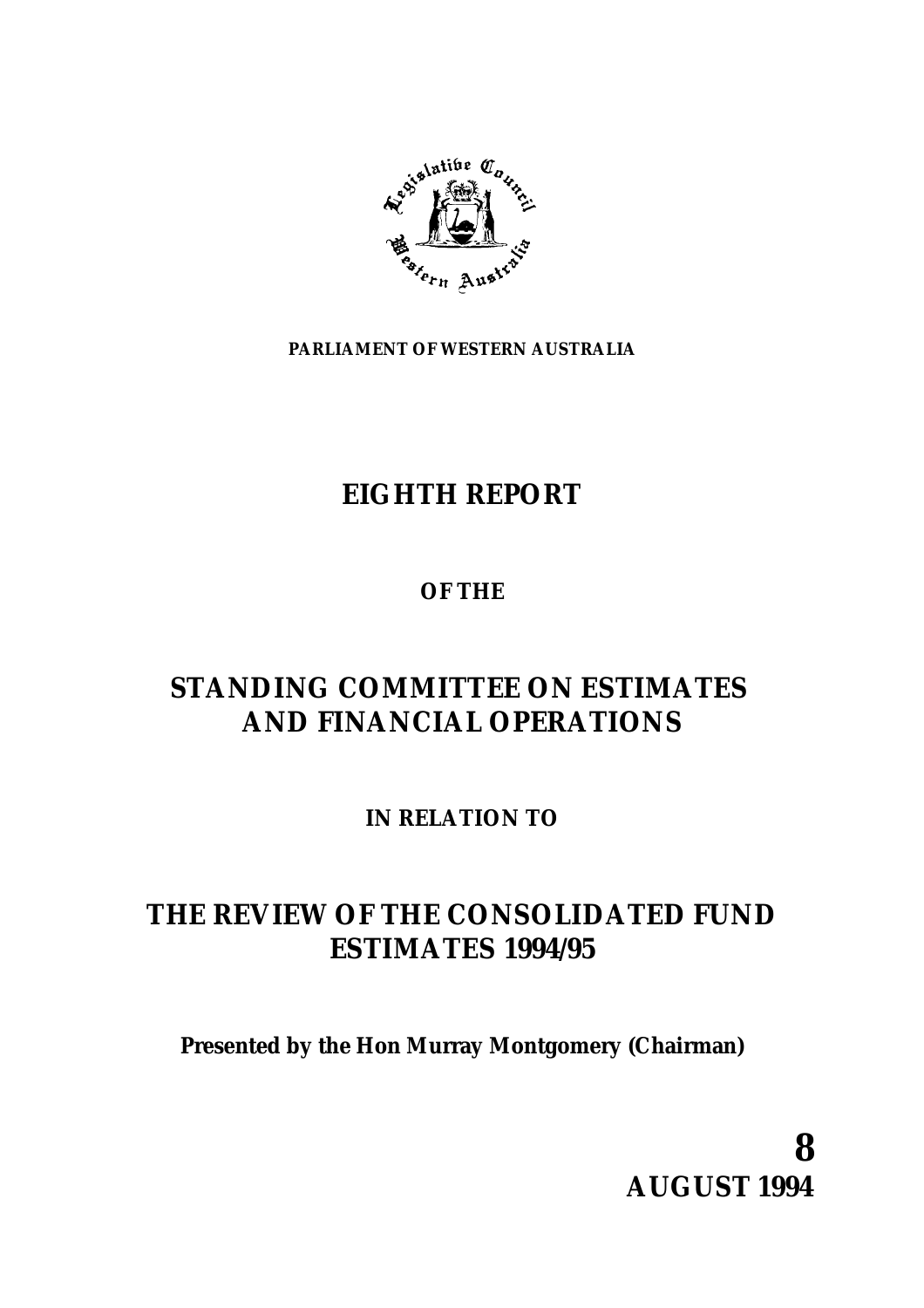## **STANDING COMMITTEE ON ESTIMATES AND FINANCIAL OPERATIONS**

The Standing Committee was established on December 21 1989 with the following terms of reference:

- 1. There is hereby appointed a Standing Committee to be known as the *Estimates and Financial Operations Committee.*
- 2. The committee consists of 5 members.
- 3. The functions of the Committee are to consider and report on:
	- (a) the estimates of expenditure laid before the Council each year; and
	- (b) any matter relating to the financial administration of the State.
- 4. The Committee shall report on the estimates referred under clause 3 by or within one sitting day of the day on which the second reading of the *Appropriation (Consolidated Revenue Fund) Bill* is moved.
- 5. For the purposes of clause 3(a), the House may appoint not more than 6 members at any stage of its examination.
- 6. A reference in clause 3 to "estimates of expenditure" includes continuing appropriations, however expressed, that do not require annual appropriations.
- 7. The Committee may initiate investigations under clause 3(b) without prejudice to the right of the Council to refer any such matter.

### **Members of the Committee:**

Hon Murray Montgomery (Chairman) Hon Bob Thomas Hon Muriel Patterson Hon Mark Nevill Hon Bruce Donaldson

## **Staff of the Committee:**

Ms Karen Schmidt (Advisory/Research Officer) Mrs Margaret Liveris (Clerk)

## **Previous Reports of the Committee:**

See Attachment C

# **Address:**

Parliament House, Perth WA 6000, Telephone 222 7222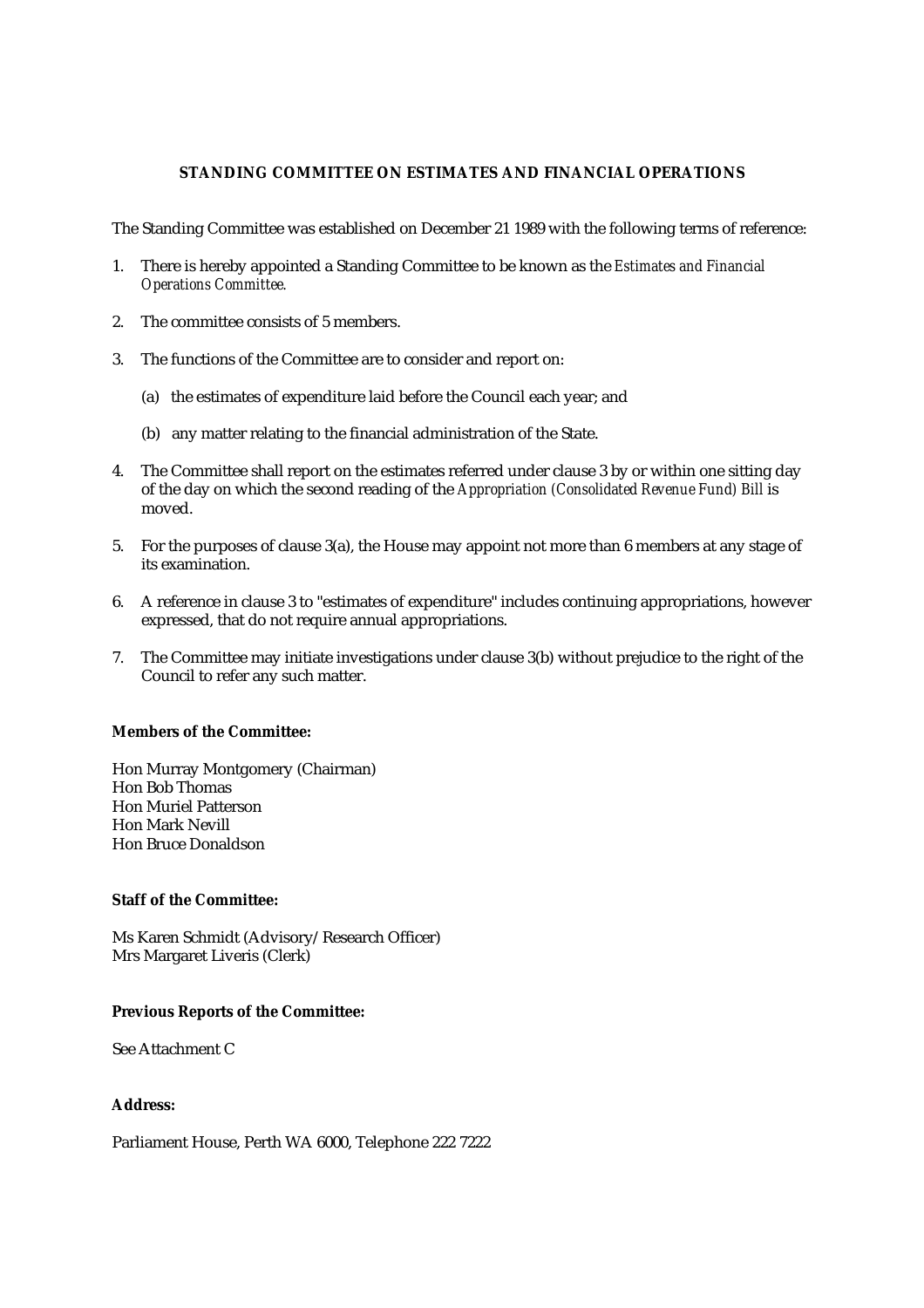# **C O N T E N T S**

| <b>SUBJECT</b>           |                                                          |                                                                  | <b>PAGE</b> |  |
|--------------------------|----------------------------------------------------------|------------------------------------------------------------------|-------------|--|
| 1.                       |                                                          |                                                                  |             |  |
| 2.                       | <b>REVIEW OF THE CONSOLIDATED FUND ESTIMATES 1994/95</b> |                                                                  |             |  |
|                          | 2.1                                                      |                                                                  |             |  |
|                          | 2.2                                                      |                                                                  |             |  |
| 3.                       |                                                          |                                                                  |             |  |
|                          | <b>ATTACHMENT A</b>                                      |                                                                  |             |  |
| $\overline{\phantom{a}}$ |                                                          | <b>AGENCIES AND PROGRAMMES TO BE REVIEWED DURING THE 1994/95</b> |             |  |
|                          | <b>ATTACHMENT B</b>                                      |                                                                  |             |  |
|                          |                                                          | PROCEDURE POLICY FOR THE 1994/95 ESTIMATES HEARINGS  4           |             |  |
|                          | <b>ATTACHMENT C</b>                                      |                                                                  |             |  |
|                          |                                                          |                                                                  |             |  |
|                          |                                                          |                                                                  |             |  |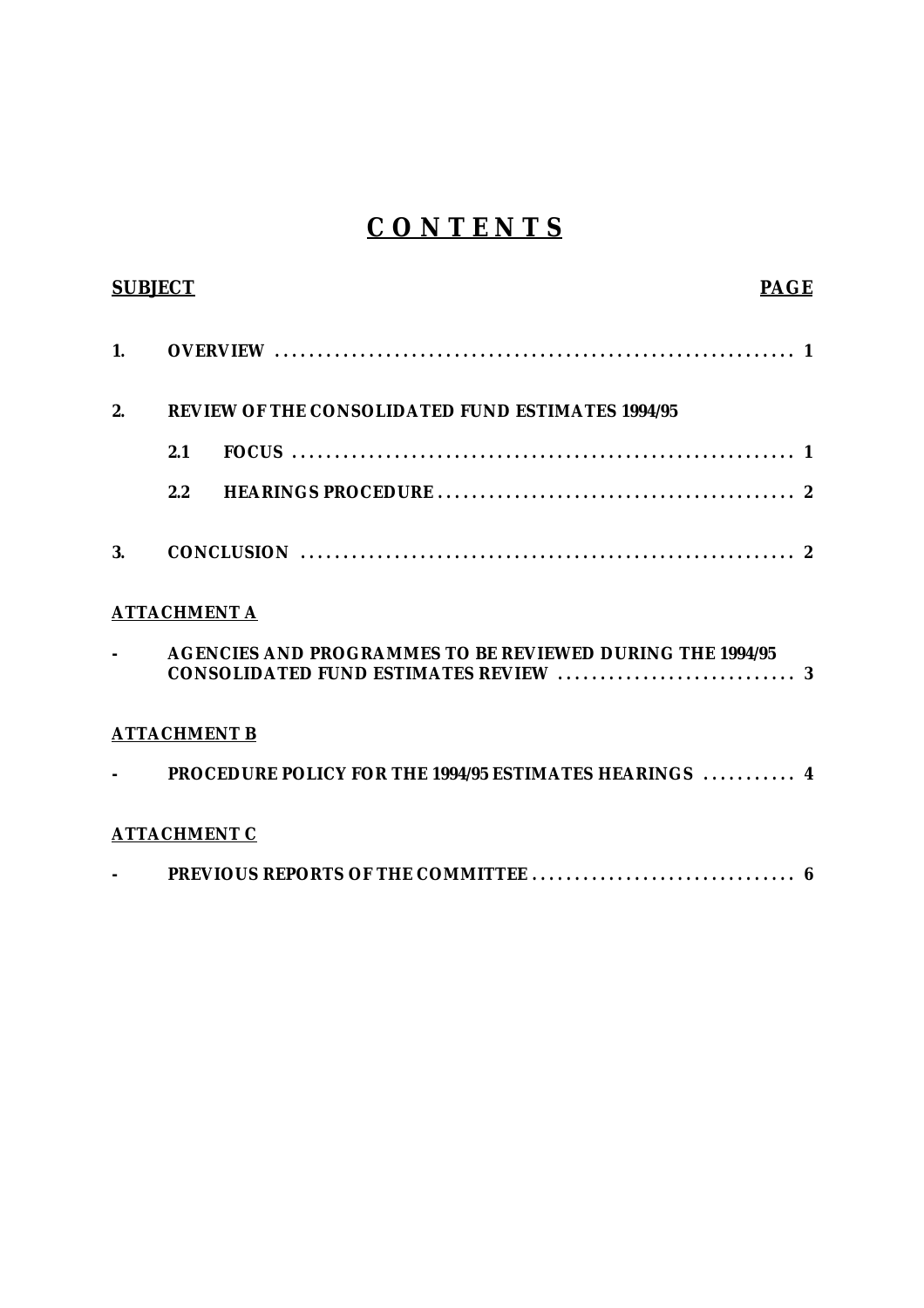# **REVIEW OF THE CONSOLIDATED FUND ESTIMATES 1994/95**

# **1. OVERVIEW**

The Standing Committee on Estimates and Financial Operations is required to consider and report on the estimates of expenditure laid before the Council each year. This includes continuing appropriations, however expressed, that do not require annual appropriations. In previous years, the Committee has adopted the approach of examining a large number of agencies. While this approach has enabled the Committee to become familiar with the core functions of many Government agencies, time constraints have precluded the Committee from examining the estimates of any one agency in depth. The Committee has resolved, therefore, to conduct the 1994/95 review of the consolidated fund estimates by focusing on a small number of agencies in some depth.

The annual budget estimates hearings traditionally play a major role in the review process. In 1993, the hearings were frustrated by a large number of generic questions. In addition to refining the focus of the review, the Committee is also concerned that a formal hearings procedure policy is adopted to facilitate the conduct of the hearings. This report describes the Committee's intended focus for its review of the consolidated fund estimates in 1994/95 and presents a procedure policy for the conduct of the estimates hearings.

# **2. REVIEW OF THE CONSOLIDATED FUND ESTIMATES 1994/95**

# **2.1 FOCUS**

The Committee's terms of reference with regard to the annual budget estimates enable the Committee to potentially examine all government agencies included in the annual government estimates of expenditure. The Committee is concerned, however, that time and resource constraints render examination of a large number of agencies a superficial exercise. The Committee has chosen, therefore, to refine the focus of the estimates review to those agencies or programmes of particular interest to the Committee. In selecting agencies to be reviewed in 1994/95, the Committee considered:

- . the proportion of total expenditure allocated to the agency (*eg.* those agencies allocated  $\geq$  \$100m):
- significant policy changes to be introduced in 1994/95;
- . significant administrative or operational reforms to be introduced in 1994/95;
- . comments by the Auditor General; and
- . agencies which attracted significant public comment during 1993/94.

A list of the agencies and programmes to be examined during the 1994/95 budget estimates review appear at Attachment A. Other general areas of interest to the Committee include discretionary funding, computer security, microeconomic reform, and the implementation of accrual accounting. These issues will be pursued across each of the agencies examined during the review.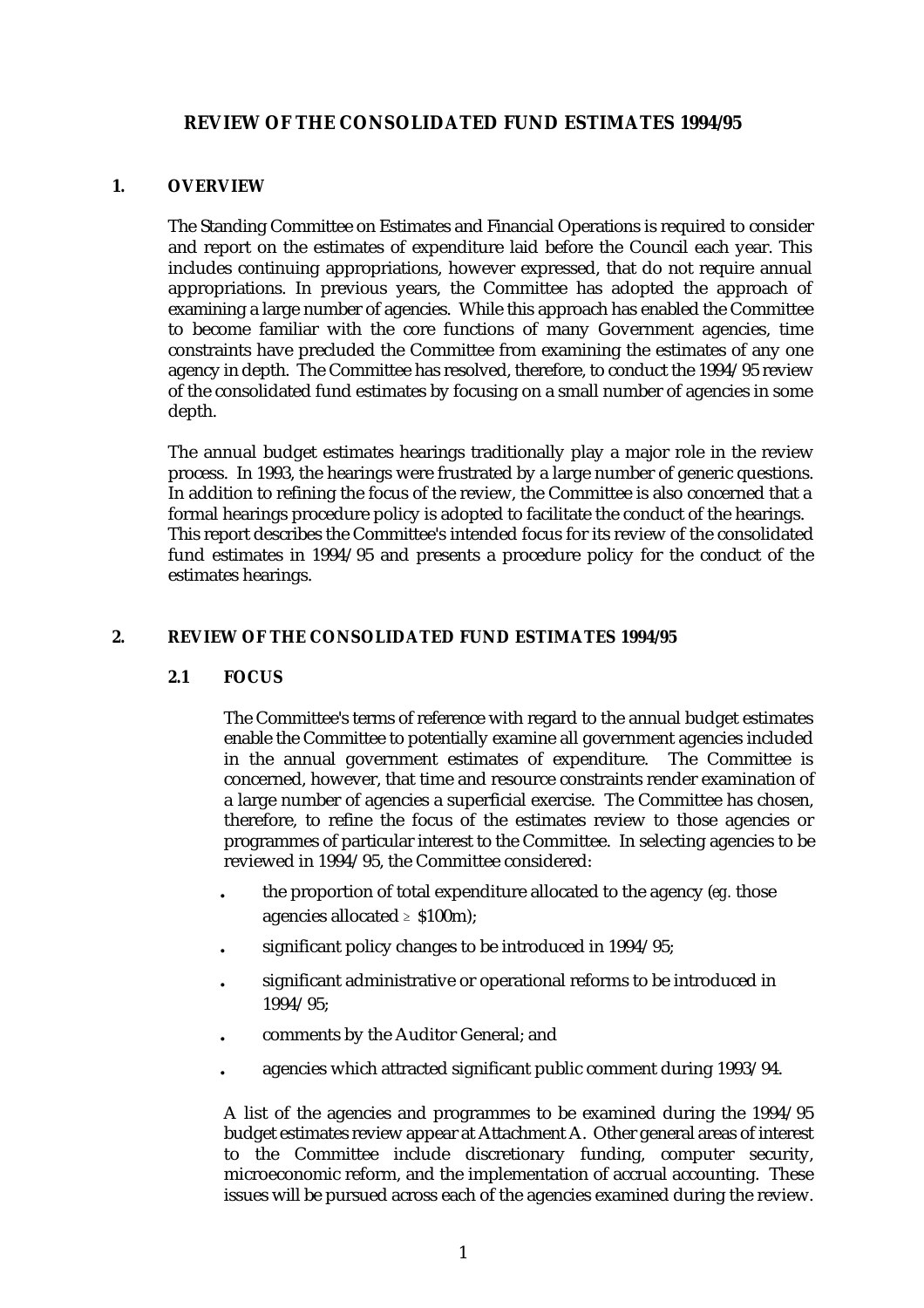# **2.2 HEARINGS PROCEDURE**

The procedural focus of the budget estimates review has traditionally been the annual estimates hearings, which allow members of the Legislative Council to address questions regarding the estimates to invited representatives of government agencies. Typically, the Chief Executive Officer and the responsible Minister for a government agency are invited to appear before the hearing for a set time. Committee members, then other Council members, direct questions to the representatives through the Committee Chair. Members ask only one question at a time, including supplementary questions. Questions are taken on notice if an answer cannot be supplied at the time. The hearings are usually conducted over the course of one week.

In 1993, the hearings procedure was frustrated by a large number of generic questions addressed to each department and taken on notice. The Committee has since resolved to develop formal policy for the conduct of the hearings in 1994. The guidelines specify the order of questions, the procedure for asking questions, and the type of questions permitted, and are informed by Standing Orders 358 and 359. Questions will be permitted to be taken on notice. In order to make the best use of the time available during the hearings, members will be asked to forward generic questions to the Committee for forwarding to the agencies at least one week prior to the hearings. Agency responses to generic questions will be tabled at the commencement of each hearing. A copy of the hearings procedure policy is attached (Attachment B).

# **3. CONCLUSION**

The Committee's Terms of Reference provide the Committee with substantial powers to review and make recommendations regarding the financial administration of the State. In particular, the Committee notes that it has a specific function with regard to the annual budget estimates that could not be undertaken by any other committee. The Committee is confident that its approach to the 1994/95 review of the consolidated fund estimates will contribute to informed debate in this House.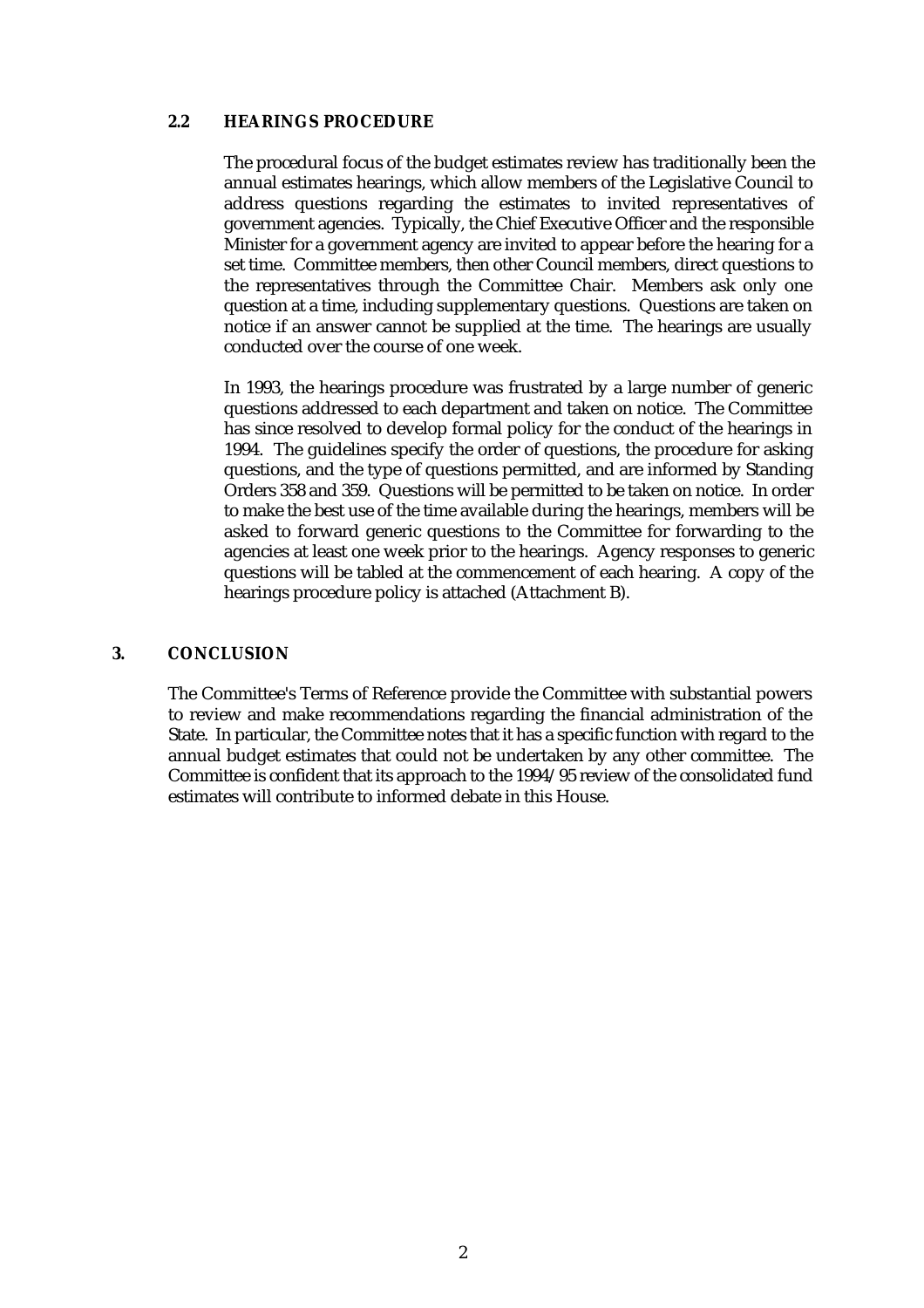# **ATTACHMENT A**

# **AGENCIES AND PROGRAMMES TO BE REVIEWED DURING THE 1994/95 CONSOLIDATED FUND ESTIMATES REVIEW**

# **AGENCY RESPONSIBLE MINISTER**

| 1.         | <b>Premier and Cabinet</b>                                                                                                                           | Premier                                                              |  |
|------------|------------------------------------------------------------------------------------------------------------------------------------------------------|----------------------------------------------------------------------|--|
| 2.         | <b>Governor's Establishment</b>                                                                                                                      | Premier                                                              |  |
| 3.         | <b>Treasury</b>                                                                                                                                      | <b>Treasurer</b>                                                     |  |
| 4.         | <b>WA Tourism Commission</b>                                                                                                                         | <b>Minister for Tourism</b>                                          |  |
| 5.         | Agriculture                                                                                                                                          | <b>Minister for Primary Industry</b>                                 |  |
| 6.         | <b>Agriculture Protection Board</b>                                                                                                                  | <b>Minister for Primary Industry</b>                                 |  |
| 7.         | <b>Fisheries</b>                                                                                                                                     | <b>Minister for Fisheries</b>                                        |  |
| 8.         | <b>Land Administration</b>                                                                                                                           | <b>Minister for Lands</b>                                            |  |
| 9.         | <b>Transport</b><br>- WA Coastal Shipping Commission<br><b>Transport Trust Fund</b><br>$\qquad \qquad -$<br>- WAG Railways Commission<br>- Transport | <b>Minister for Transport</b>                                        |  |
| 10.        | Education                                                                                                                                            | Minister for Education and Training                                  |  |
| 11.        | <b>WA Department of Training</b>                                                                                                                     | Minister for Education and Training                                  |  |
| 12.        | <b>Sport and Recreation</b>                                                                                                                          | <b>Minister for Sport and Recreation</b>                             |  |
| 13.        | <b>Justice (Public Trust Administration)</b>                                                                                                         | <b>Attorney General</b>                                              |  |
| 14.        | Office of the Director of Public Prosecutions                                                                                                        | <b>Attorney General</b>                                              |  |
| 15.        | <b>Legal Aid Commission</b>                                                                                                                          | <b>Attorney General</b>                                              |  |
| 16.        | <b>Miscellaneous Services</b>                                                                                                                        | <b>Minister for Finance</b>                                          |  |
| 17.        | Health                                                                                                                                               | <b>Minister for Health</b>                                           |  |
| 18.<br>19. | <b>Conservation and Land Management</b><br><b>Environmental Protection</b>                                                                           | Minister for the Environment<br>Minister for the Environment         |  |
| 20.<br>21. | <b>Bush Fires Board</b><br>Police                                                                                                                    | <b>Minister for Emergency Services</b><br><b>Minister for Police</b> |  |
| 22.        | <b>Office of Traditional Land Use</b>                                                                                                                | Minister for Aboriginal Affairs and<br>Housing                       |  |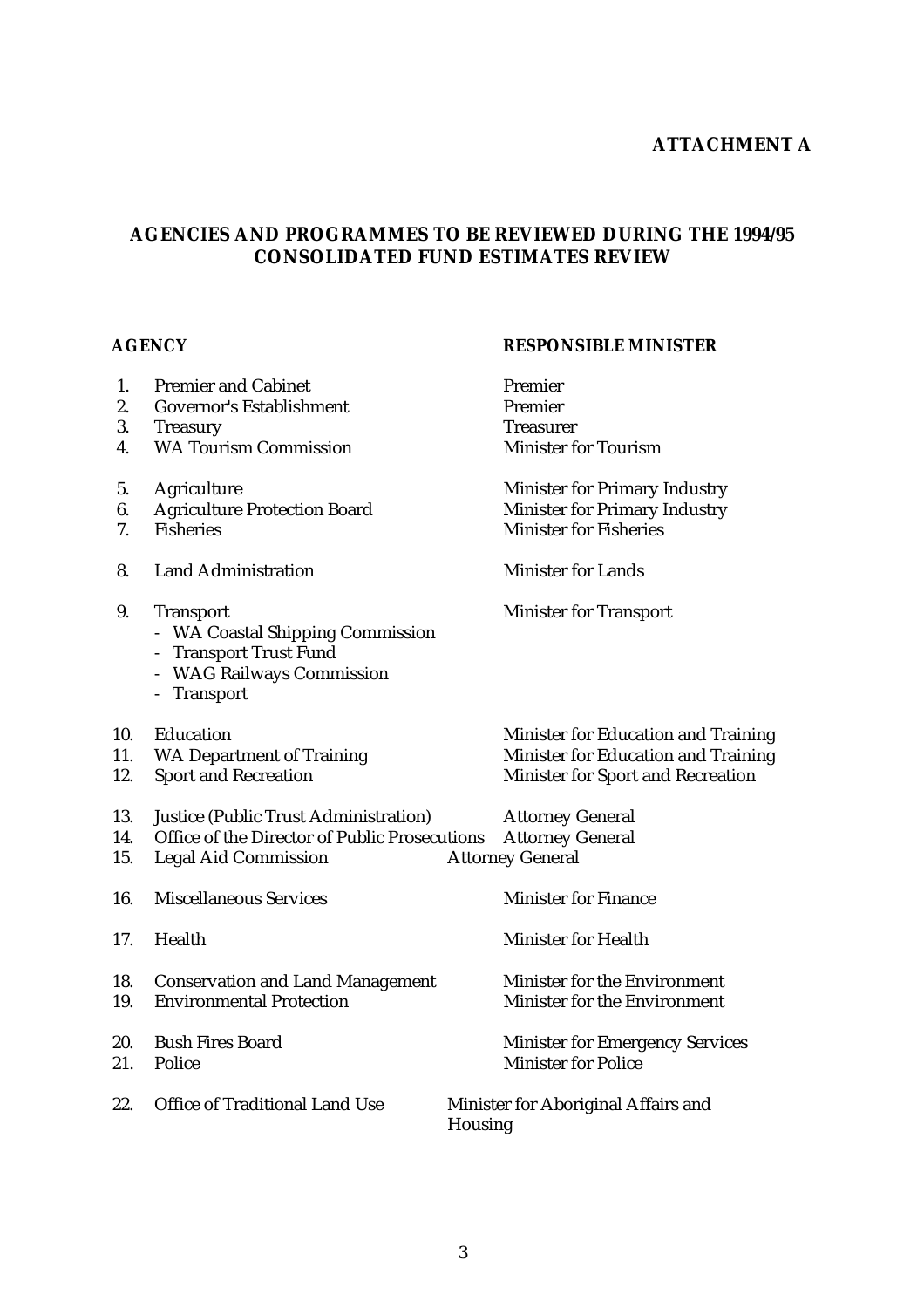# **ATTACHMENT B**

# **PROCEDURE POLICY FOR THE 1994/95 ESTIMATES HEARINGS**

# **BACKGROUND**

The Standing Committee on Estimates and Financial Operations is charged with the task of considering and reporting on the estimates of expenditure laid before the Council each year. The procedural focus of this review has been the annual estimates hearings, which allow members of the Legislative Council to address questions regarding the estimates to invited representatives of government agencies. Typically, the Chief Executive Officer and the responsible Minister for a government agency are invited to appear before the hearing for a set time. Committee members, then other Council members, direct questions to the representatives through the Committee Chair. Members ask only one question at a time, including supplementary questions. Questions are taken on notice if an answer cannot be supplied at the time. The hearings are usually conducted over the course of one week.

In 1993, the hearings procedure was frustrated by a large number of generic questions addressed to each department and taken on notice. The Committee has since resolved to develop formal policy for the conduct of the hearings in 1994.

# **ESTIMATES HEARINGS: DRAFT PROCEDURE POLICY**

## **1. Order of questions**

Precedence will be given to questions from Committee members. Questions will only be permitted during the time allocated for the hearing. At the Chair's discretion, questions outstanding at the close of the hearing may be directed to the agency in writing through the Committee. Outstanding questions should be forwarded in writing to the Advisory/Research Officer within 24 hours of the close of each hearing for forwarding to the agency. Response to the question should be forwarded to the Advisory/Research Officer within three working days of receipt of the question.

## **2. Procedure for asking questions**

During the hearings, questions should be directed through, and be acknowledged by, the Chair appointed for the particular hearing. Prior to the hearings, Council Members will be asked to submit any generic questions to the Committee. These will be forwarded to the relevant chief executive officer at least one week prior to the hearing. Written responses will be tabled at the beginning of each hearing.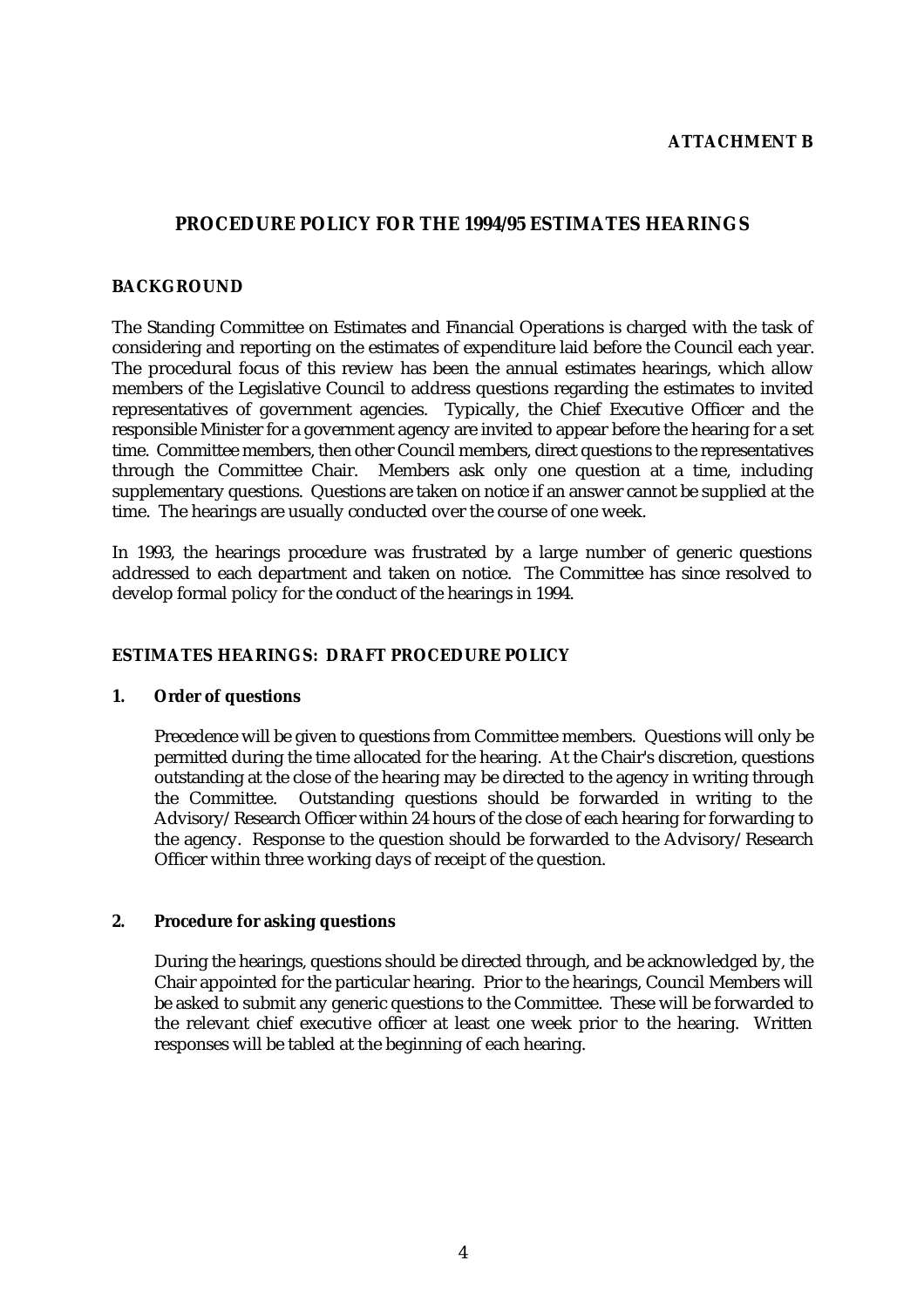# **3. Type of questions permitted**

Questions must have a reasonable connection to the budget estimates and should not:

- . relate to a division other than the division being reviewed at that particular time;
- . be hypothetical; or
- . be questions regarding Government policy, unless directed toward the responsible Minister (SO359).

# **4. Questions taken on notice**

Questions that agency representatives are unable to answer during the hearing will be taken on notice. Following the hearing, the Advisory/Research Officer will forward a copy of the question as it appears in the uncorrected Hansard to the office of the Minister responsible for the relevant agency. Response to the question should be forwarded to the Advisory/Research Officer within three working days of receipt of the question.

# **5. Circulation of invitations and procedural guidelines prior to the estimates hearings**

The Committee will issue invitations and procedural guidelines as follows:

## **(a) Agency representatives**

The Chief Executive Officer and the responsible Minister for each agency included in the review will be issued invitations to attend the relevant hearing one month in advance of the hearing date. Consistent with the spirit of Standing Order 358, the invitation will indicate the general area of interest to the Committee. Guidelines for the hearings procedure will be attached.

# **(b) Members of the Legislative Council**

Members of the Legislative Council will be issued invitations to attend the hearings one month in advance of the date of the first hearing. The invitation will indicate the agencies to be reviewed. Guidelines for the hearing procedure will be attached.